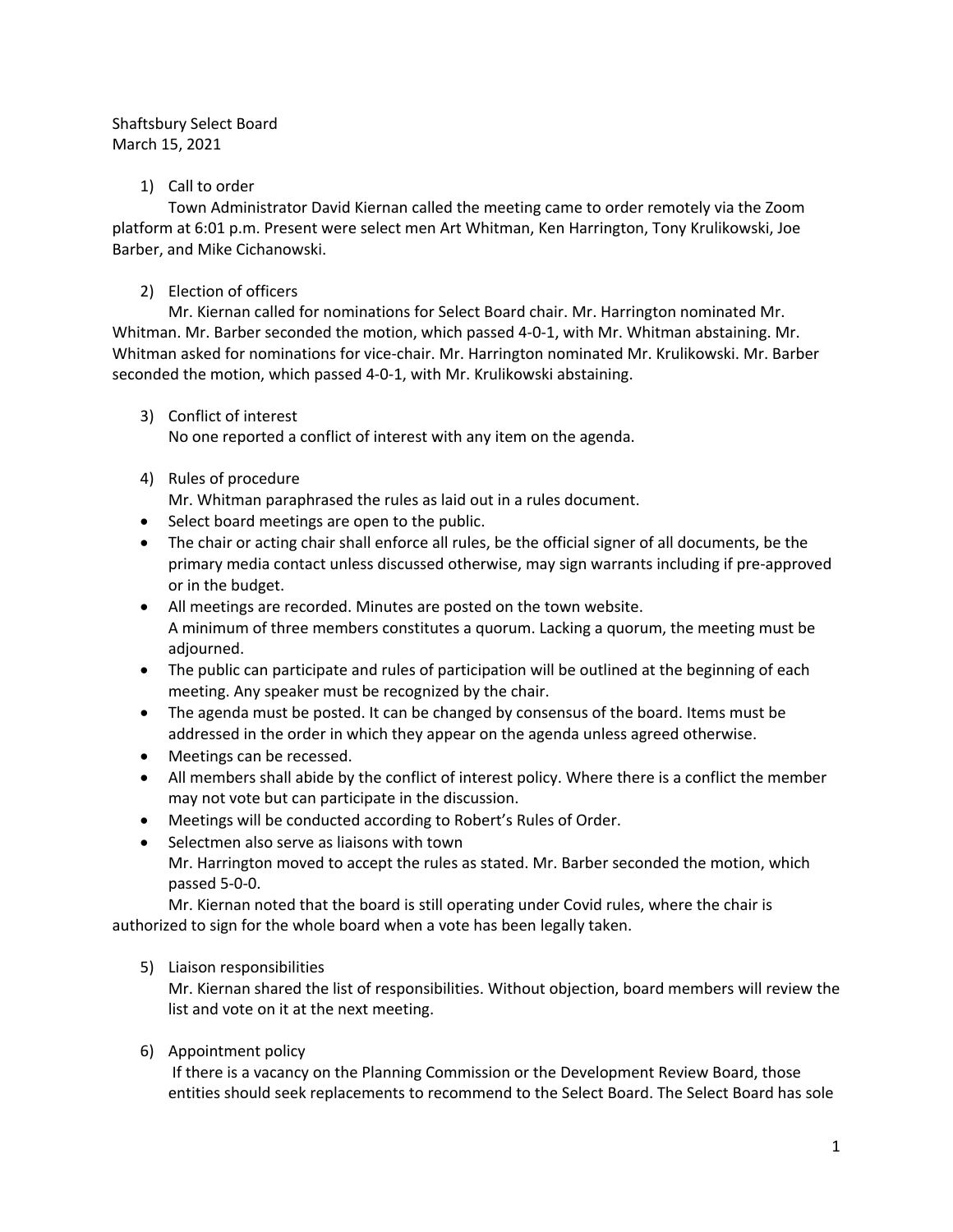authority to appoint such replacements. Mr. Harrington moved to accept the policy. Mr. Barber seconded the motion, which passed 5-0-0.

7) Town officials

Mr. Whitman read the slate of town officers, each of whom has agreed to serve for a one year

term.

- Animal control officer: Tracy Mulligan
- BCRC commissioners: Cinda Morse, Ken Harrington
- Energy coordinator: Ben Hulett
- Health officer: Jackie Myers
- Deputy health officer: Tracy Mulligan
- Town service officer: Jackie Myers
- Emergency management director: Paul Dansereau
- Tree Warden: Jim White
- Emergency management coordinator: David Kiernan

Mr. Harrington moved to accept the slate of officers. Mr. Krulikowski seconded the motion, which passed 5-0-0.

- 8) Schedule of meetings
	- Select Board: first and third Monday, 6:30 p.m.
	- Development Review Board: first and third Wednesday, 7 p.m.
	- Planning Commission: second and fourth Tuesday, 7 p.m.
	- Recreation Committee: fourth Friday, 10 a.m.
	- Economic development committee: TBD
	- Cemetery committee: April-November, first Wednesday, 9 a.m.
	- Mr. Harrington moved to follow the plan outlined. Mr. Krulikowski seconded the motion, which passed 5-0-0.
- 9) Water commissioners

Mr. Harrington moved to appoint Mr. Cichanowski and Mr. Barber to the Water Commission for the length of their terms on the Select Board. Mr. Krulikowski seconded the motion, which passed 5-0-0.

Mr. Whitman said he asked Mr. Scoggins to serve as a non-voting member of the water board until the issue with North Bennington has been resolved. Mr. Harrington moved to so appoint Mr. Scoggins. Mr. Krulikowski seconded the motion, which passed 5-0-0.

### 10) Minutes

Mr. Harrington moved to approve the February 15 meeting minutes. Mr. Krulikowski seconded the motion. A footnote was added to clarify that Mr. Tom Dailey was indeed the town moderator. Mr. Harrington moved to approve the change. Mr. Krulikowski seconded the change. The motions passed 4- 0-1 with Mr. Cichanowski abstaining.

Mr. Harrington moved to approve the minutes of the Feb. 25 meeting. Mr. Krulikowski seconded the motion, which passed 4-0-1 with Mr. Cichanowski abstaining.

Mr. Harrington moved to approve the Feb. 28 minutes. Mr. Krulikowski seconded the motion, which passed 4-0-1 with Mr. Cichanowski abstaining.

11) Warrants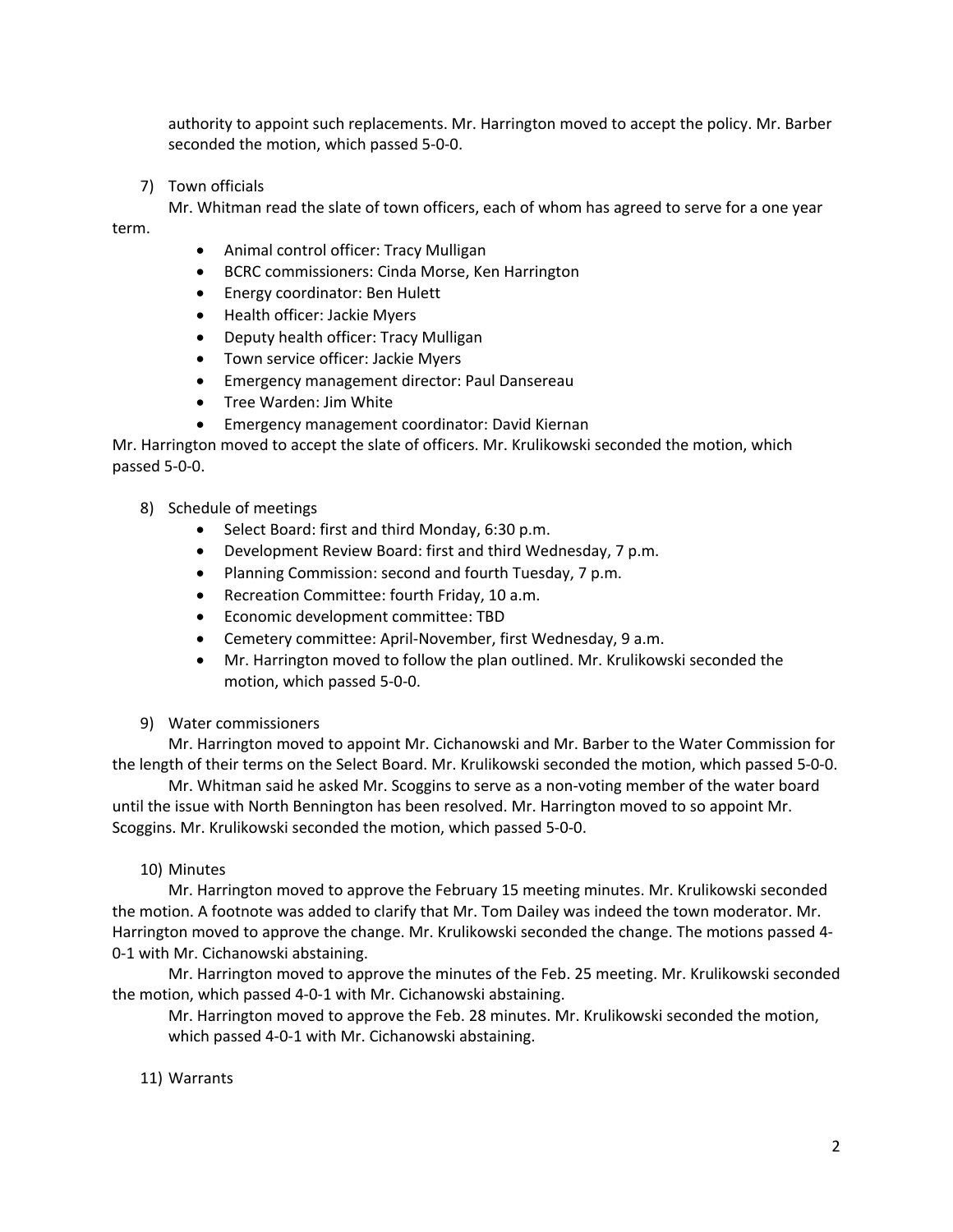Payroll warrant #18, \$26,292.51. Mr. Harrington moved to approve the warrant. Mr. Krulikowski seconded the motion, which passed 5-0-0.

Check warrant #28, \$36,984.84. Mr. Harrington moved to approve the warrant. Mr. Krulikowski seconded the motion, which passed 5-0-0.

#### 12) Announcements

Mr. Whitman noted that the CDC has made changes to its recommendations re those who have been vaccinated.

13) Public comments

There were none

14) Treasurer's report

Melanie Dexter noted that delinquent taxes were unusually high for the last month. Expenditures for this year are slightly lower than last year; revenues are higher (due to the sale of equipment). There is not much going on in March.

### 15) Fire Department extrication equipment

The FD proposes to purchase a battery-operated extrication cutter. The FD would contribute about \$5553 and the Town will contribute \$6000 from its fire department budget. Mr. Harrington asked what would be done with the current device. Mr. Kiernan didn't know. Mr. Whitman noted that the item is in the FD's budget, and it is up to them to decide how to spend it. Because it is part of their budget, the Select Board doesn't need to vote on the matter.

#### 16) Transfer station contract with Casella

The contract expires on June 30. Mr. Kiernan wants to know how the Town will negotiate with Casella as there are a number of things on the table. Mr. Kiernan said the matter could go out to bid, but he doubted that the town could get a good price, and Casella may not submit a bid. Mr. Kiernan said the town had never put the TAM contract out to bid. Mr. Kiernan described the difficulty of finding a company of a size necessary to handle the town's trash. Mr. Harrington felt certain a competitor could be found. Mr. Kiernan will try to find other carriers. Mr. Whitman asked for a volunteer to help him with the negotiations. Mr. Harrington volunteered. Mr. Kiernan said he'd reach out to Casella to get a sense of how they view the contract expiration. Mr. Whitman asked the board how it feels about having a town employee at the station. Mr. Kiernan said the town employee's only authority is selling the stickers; she has no control over anything that happens on the ground there. A kiosk with a credit card reader could be installed to dispense tickets. (Still, someone would need to be present to ensure that the price is being paid.)

#### 17) Hazard mitigation plan

Mr. Whitman sought comments. There were none. It will be forwarded to FEMA. When received back, a formal resolution of approval from the board will be sought.

### 18) DPW report

Mr. Kiernan said the crew is grading and adding materials to areas with a need. On the east side, East Road is the worst. One of the graders is in the shop, but the town was able to borrow one from N. Bennington.

Mr. Kiernan asked the board to authorize necessary overtime during mud season. Board members agreed to give that authority to Mr. Yannotti.